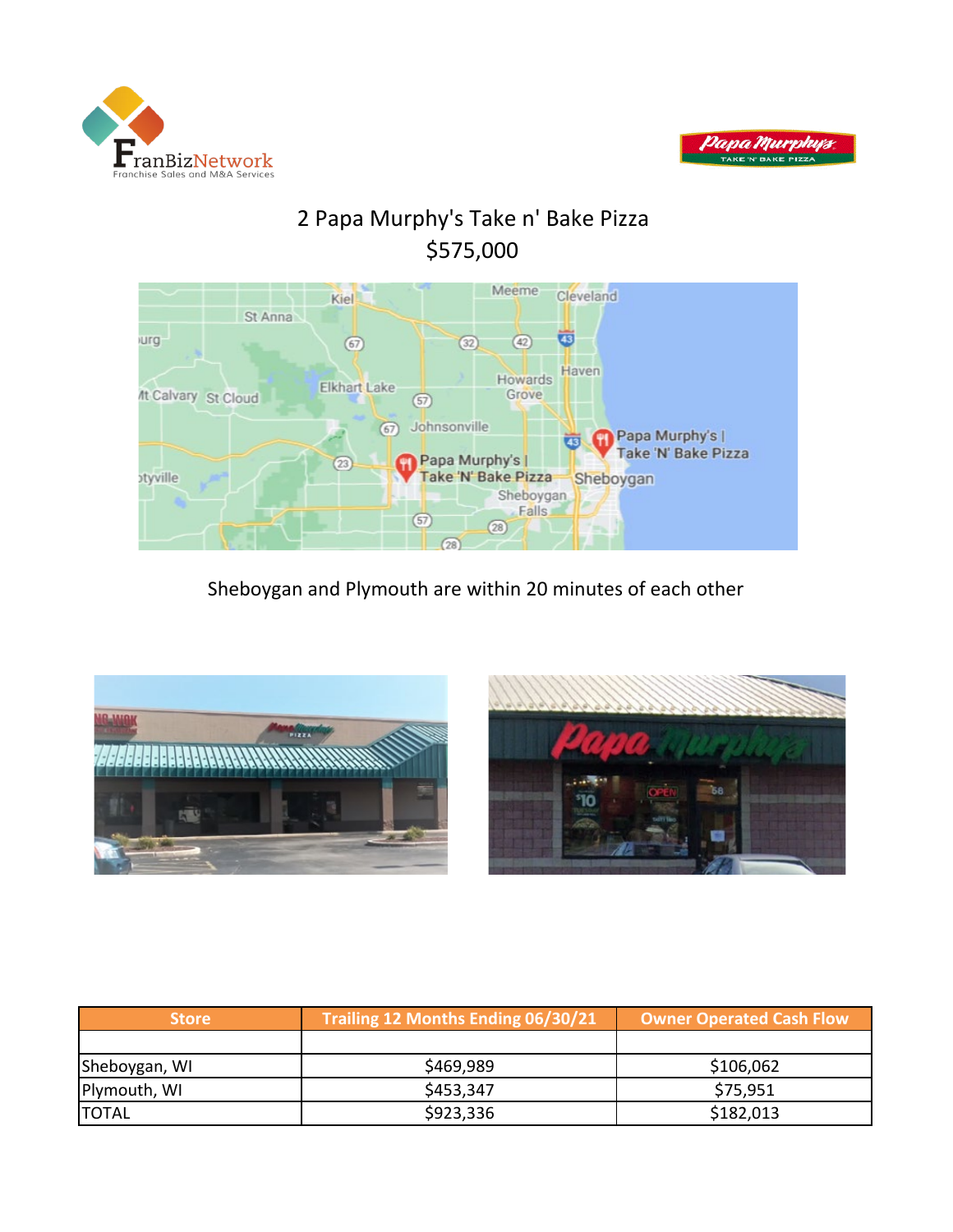

### **CONFIDENTIAL Executive Summary**



### **List price does not include inventory, franchise transfer fees, or lease security deposits.**

\* Trailing 12 Months Ending 06/30/21

Total Annual Sales\*:

\*\* Cash Flow is a net income projection based on trailing 12 months sales and expenses as stated on Seller's P&Ls. Adjustments are made to reflect brand norms for the region and/or expected in costs. Analysis is for profor increases/decreases in costs. Analysis is for proforma purposes only, Buyer should complete his own due diligence review. Ask your agent for summary of adjustments.

### **Franchise Information:**

Papa Murphy's Take N' Bake Pizza is the pioneer of the take and bake concept. They are the largest take and bake Pizza company in the world. 98% of the Papa Murphy's stores are franchised. Franchisor requires a minimum net worth of \$275,000 with at least \$80,000 in liquid. Credit score 650.

| Franchise Agreement Expiration: 4/1/2022 | Transfer Fee: \$15,000               | Training Location: WI              |  |  |
|------------------------------------------|--------------------------------------|------------------------------------|--|--|
| Royalty: 5.0%                            | Advertising: 2.0%                    | Training Period: 4 weeks           |  |  |
| Remodel Requirements: None               |                                      |                                    |  |  |
| <b>Lease Information:</b>                |                                      |                                    |  |  |
| Monthly Base Rent: \$1,412               | Options: 1x5yr                       | Security Deposit: None             |  |  |
| Percentage Rent: None                    | CAM: \$237                           | Real Property Available: None      |  |  |
| Expiration: $4/1/2022$                   | Monthly Property Tax: \$97           | Increases: TBD                     |  |  |
| <b>Location Details:</b>                 |                                      |                                    |  |  |
| Business Established: 1/1/2000           | <b>Building Type: Shopping Plaza</b> | Building Size: 1500 SF             |  |  |
| Owner Since: 4/1/2012                    | Seating: Take-Out                    | Employees: 1/FT Mgr 8/PT Employees |  |  |
| Hours of Operation: 11am-7pm Sun-Sat     | Licenses Needed: Business/Health     | Equipment Value: \$75,000          |  |  |

Papa Murphy's Take N' Bake Pizza is located on Calumet Drive in Plaza nextdoor to Dollar Tree. Nearby competition includes Dairy Queen, Papa John's and McDonald's. Units available as a package or sold separately. Sheboygan/Plymouth available for \$600K. Some seller financing available to qualified buyers.

### **Remember you have agreed to keep all FranBizNetwork listings confidential.**

As a part of the due diligence process you are encouraged to contact other franchisees with questions about the brand, but remember you are bound by a confidentiality agreement and cannot share the location or any details about the business you are considering buying. Please direct any questions you might have for the Seller to your FranBizNetwork agent. Feel free to visit the location(s) as a customer, but be discreet and do not ask questions of employees, managers, or other customers. Please do not draw unneccessary attention to yourself, as rumors of a pending sale can hurt the business.



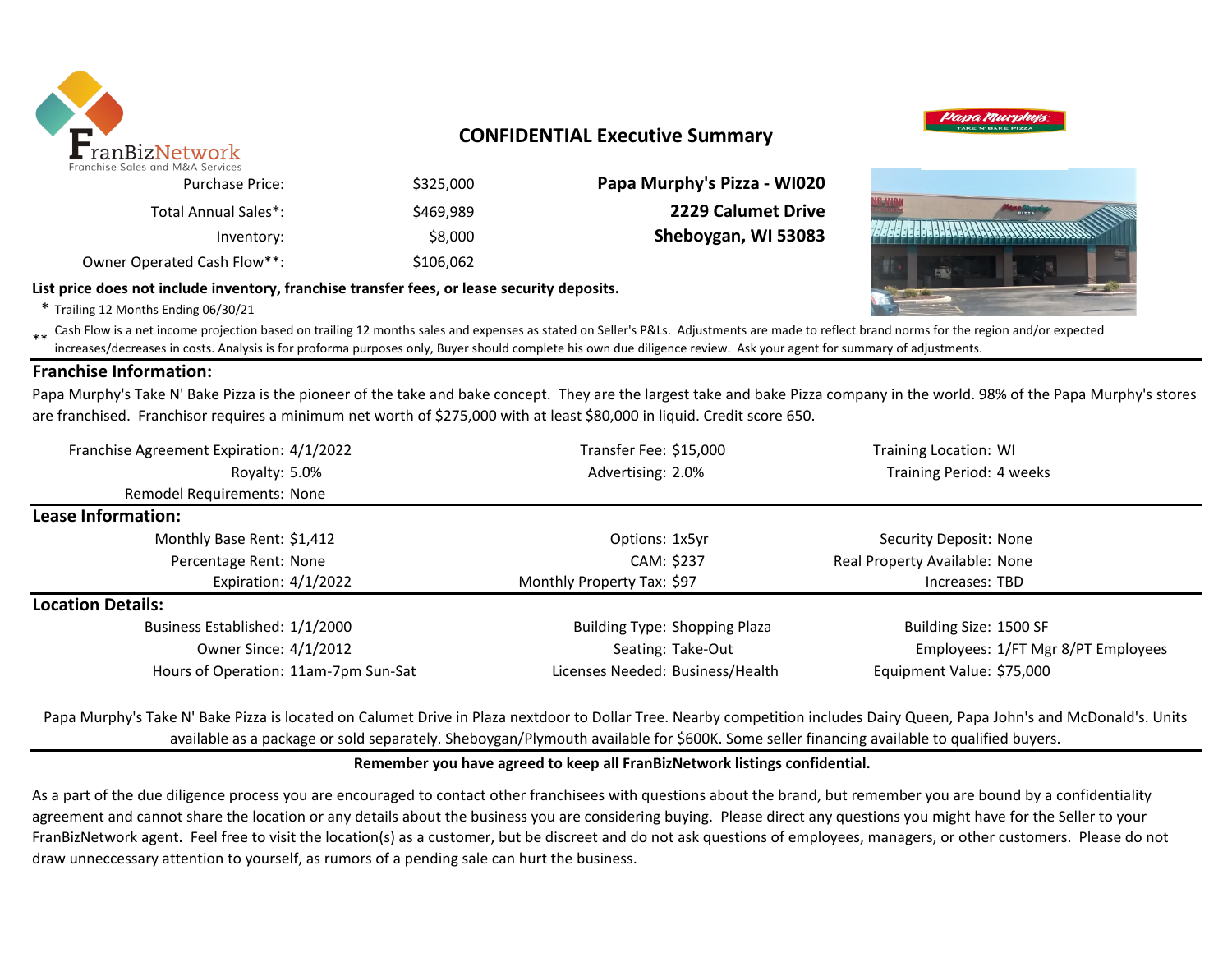

#### **MONTHLY SALES**

| Papa Murphy's Pizza - WI020 |            |           |            |            |            |          |             |          |            |          |            |            |              |
|-----------------------------|------------|-----------|------------|------------|------------|----------|-------------|----------|------------|----------|------------|------------|--------------|
|                             | <b>Jan</b> | Feb       | <b>Mar</b> | <b>Apr</b> | <b>May</b> | June     | <b>July</b> | Aug      | <b>Sep</b> | Oct      | <b>Nov</b> | <b>Dec</b> | <b>TOTAL</b> |
| 2018                        | \$30,262   | \$27,656  | \$26,766   | \$34,047   | \$26,112   | \$23,851 | \$40,665    | \$32,772 | \$39,087   | \$49,455 | \$33,709   | \$46,087   | \$410,469    |
| 2019                        | \$46,748   | \$36,807  | \$32,487   | \$40,071   | \$34,157   | \$31,000 | \$36,352    | \$31,950 | \$33,523   | \$49,958 | \$35,290   | \$45,756   | \$454,099    |
| \$ +/-                      | \$16,486   | \$9,151   | \$5,721    | \$6,024    | \$8,045    | \$7,149  | (54, 313)   | ( \$822) | ( \$5,564) | \$503    | \$1,581    | (\$331)    | \$43,630     |
| $% +/-$                     | 54%        | 33%       | 21%        | 18%        | 31%        | 30%      | $-11%$      | $-3%$    | $-14%$     | 1%       | 5%         | $-1\%$     | 11%          |
|                             |            |           |            |            |            |          |             |          |            |          |            |            |              |
| 2019                        | \$46,748   | \$36,807  | \$32,487   | \$40,071   | \$34,157   | \$31,000 | \$36,352    | \$31,950 | \$33,523   | \$49,958 | \$35,290   | \$45,756   | \$454,099    |
| 2020                        | \$45,446   | \$32,237  | \$27,473   | \$37,441   | \$34,129   | \$34,848 | \$38,679    | \$31,711 | \$35,250   | \$51,232 | \$36,237   | \$47,629   | \$452,312    |
| \$ +/-                      | (51, 302)  | (54, 570) | (55,014)   | ( \$2,630) | (\$28)     | \$3,848  | \$2,327     | (5239)   | \$1,727    | \$1,274  | \$947      | \$1,873    | (\$1,787)    |
| $% +/-$                     | $-3%$      | $-12%$    | $-15%$     | $-7%$      | 0%         | 12%      | 6%          | $-1%$    | 5%         | 3%       | 3%         | 4%         | 0%           |
|                             |            |           |            |            |            |          |             |          |            |          |            |            |              |
| 2020                        | \$45,446   | \$32,237  | \$27,473   | \$37,441   | \$34,129   | \$34,848 | \$38,679    | \$31,711 | \$35,250   | \$51,232 | \$36,237   | \$47,629   | \$452,312    |
| 2021                        | \$40,721   | \$38,630  | \$38,900   | \$37,360   | \$38,923   | \$34,717 | \$0         | \$0      | \$0        | \$0      | \$0        | \$0        | \$229,251    |
| $5 +/-$                     | (54, 725)  | \$6,393   | \$11,427   | (\$81)     | \$4,794    | (5131)   |             |          |            |          |            |            | \$17,677     |
| $% +/-$                     | $-10%$     | 20%       | 42%        | 0%         | 14%        | 0%       |             |          |            |          |            |            | 8%           |

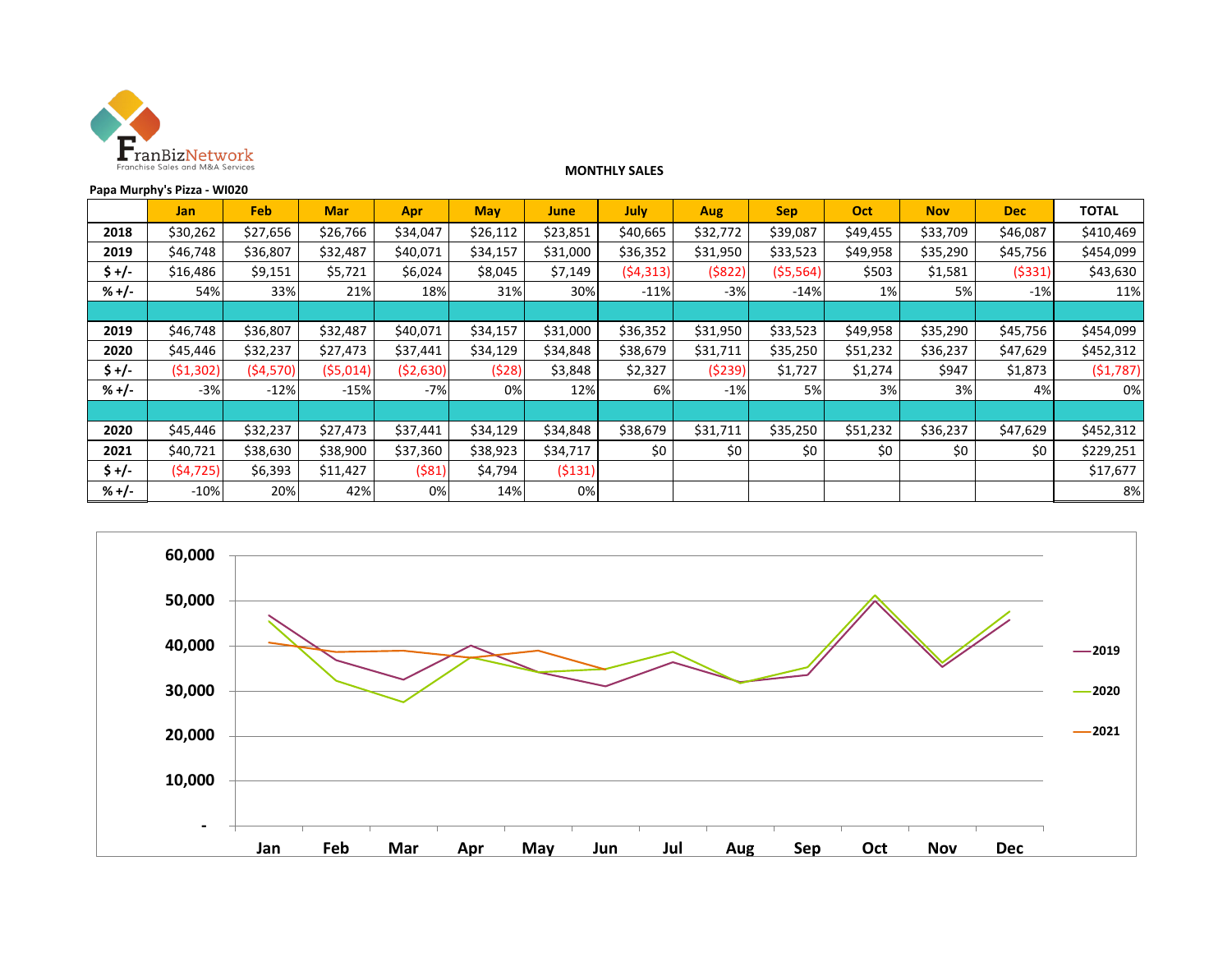

## **Papa Murphy's Pizza - WI020 PROFORMA**

| Trailing 12 Months Ending 06/30/21 |                                     |         |       |  |  |  |  |  |
|------------------------------------|-------------------------------------|---------|-------|--|--|--|--|--|
|                                    |                                     |         |       |  |  |  |  |  |
| <b>SALES</b>                       | \$                                  | 469,989 |       |  |  |  |  |  |
|                                    |                                     |         |       |  |  |  |  |  |
|                                    |                                     |         |       |  |  |  |  |  |
| COGS:                              | \$                                  | 145,603 | 31.0% |  |  |  |  |  |
| Crew Labor:                        | $\overline{\xi}$                    | 85,303  | 18.2% |  |  |  |  |  |
| Assume Owner is GM                 |                                     |         |       |  |  |  |  |  |
| Workers Comp*:                     | \$                                  | 2,704   | 3.2%  |  |  |  |  |  |
| Payroll Taxes*:                    | \$                                  | 6,492   | 7.6%  |  |  |  |  |  |
| <b>R&amp;M:</b>                    | \$                                  | 15,463  | 3.3%  |  |  |  |  |  |
| Utilities:                         | $\overline{\xi}$                    | 8,005   | 1.7%  |  |  |  |  |  |
| Rent:                              | \$                                  | 16,944  | 3.6%  |  |  |  |  |  |
| CAM:                               | \$                                  | 2,687   | 0.6%  |  |  |  |  |  |
| <b>Property Tax:</b>               | \$                                  | 1,170   | 0.2%  |  |  |  |  |  |
| Local Advertising:                 | \$                                  | 31,818  | 6.8%  |  |  |  |  |  |
| Nat'l Advertising:                 | \$                                  | 9,400   | 2.0%  |  |  |  |  |  |
| Royalty:                           | \$                                  | 23,499  | 5.0%  |  |  |  |  |  |
| Insurance:                         | \$                                  | 7,374   | 1.6%  |  |  |  |  |  |
| <b>Bank Charges:</b>               | \$                                  | 600     | 0.1%  |  |  |  |  |  |
| <b>Credit Card Fees:</b>           | \$                                  | 5,593   | 1.2%  |  |  |  |  |  |
| Permits & Licenses:                | \$                                  | 446     | 0.1%  |  |  |  |  |  |
| Cash Over/Short:                   | $\overline{\mathsf{S}}$             | 470     | 0.1%  |  |  |  |  |  |
| <b>Employee Benefits:</b>          | \$                                  | 880     | 0.2%  |  |  |  |  |  |
| Other G&A:                         | $\overline{\boldsymbol{\varsigma}}$ | 50      | 0.0%  |  |  |  |  |  |
| <b>Total Expenses:</b>             | \$                                  | 364,500 | 77.6% |  |  |  |  |  |
| Other Income:                      | \$                                  | 573     | 0.1%  |  |  |  |  |  |
| Owner Operated Cash Flow:          | \$                                  | 106,062 | 22.6% |  |  |  |  |  |

\*Workers Comp and Payroll Taxes shown as a % of Total Labor. Executive Summary materials and Proforma were derived from documents provided by Seller and were prepared by FranBizNetwork to help prospective Buyers complete a summary review. These materials should not replace the Buyer's review of actual books and records and a thorough due diligence process. Buyers should not rely on these materials as definitive, but should instead consult the actual due diligence documents.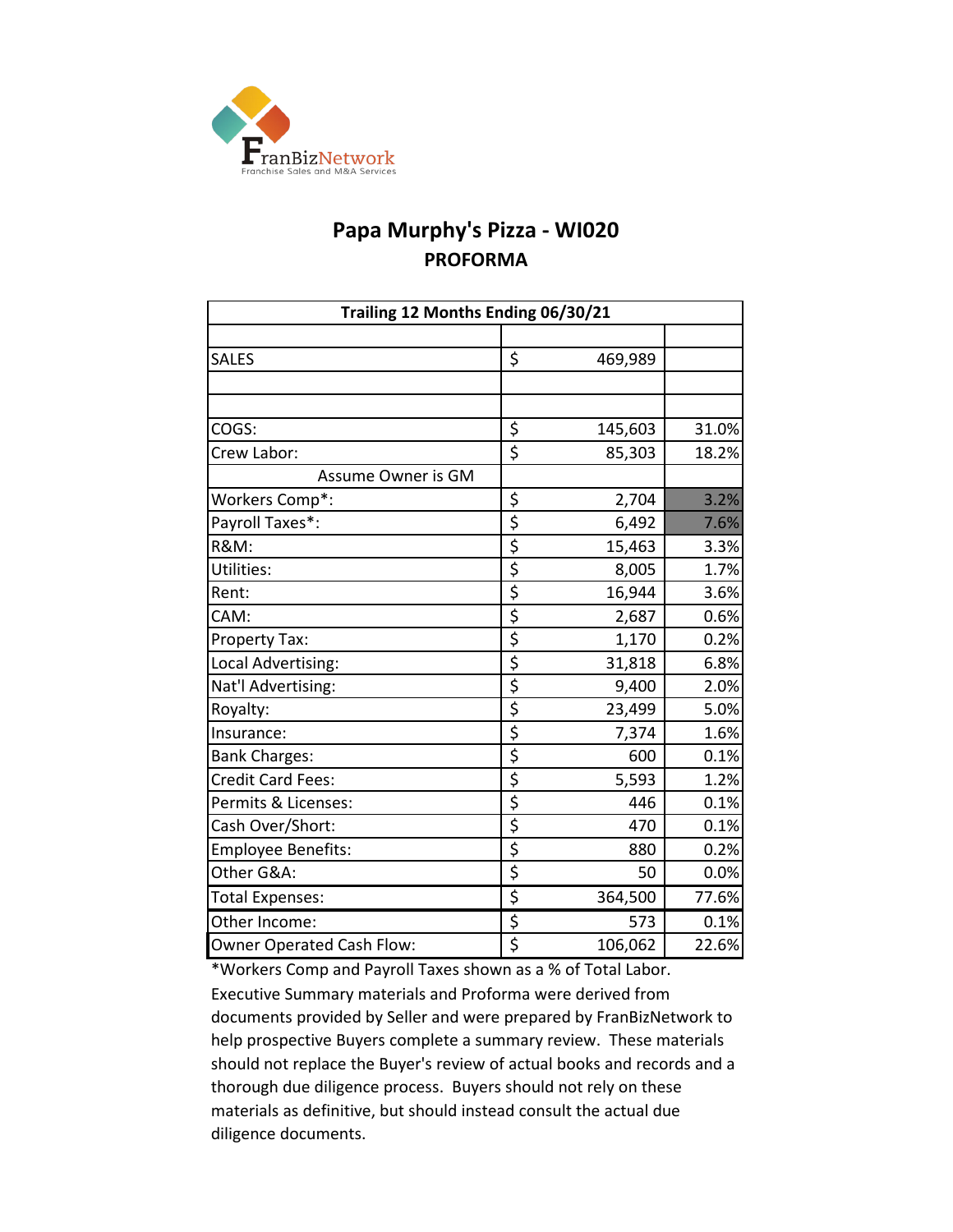

### **CONFIDENTIAL Executive Summary**

|  | Papa Murphys | TAKE 'N' BAKE PIZZA |  |  |  |
|--|--------------|---------------------|--|--|--|
|  |              |                     |  |  |  |
|  |              |                     |  |  |  |

| Papa Murphy's Pizza - WI068 | \$275,000 | <b>Purchase Price:</b>      |
|-----------------------------|-----------|-----------------------------|
| 58 N. Highland Avenue       | \$453.347 | Total Annual Sales*:        |
| Plymouth, WI 53073          | \$8,000   | Inventory:                  |
|                             | \$75,951  | Owner Operated Cash Flow**: |

### **List price does not include inventory, franchise transfer fees, or lease security deposits.**

\* Trailing 12 Months Ending 06/30/21

\*\* Cash Flow is a net income projection based on trailing 12 months sales and expenses as stated on Seller's P&Ls. Adjustments are made to reflect brand norms for the region and/or expected in costs. Analysis is for profor increases/decreases in costs. Analysis is for proforma purposes only, Buyer should complete his own due diligence review. Ask your agent for summary of adjustments.

### **Franchise Information:**

Papa Murphy's Take N' Bake Pizza is the pioneer of the take and bake concept. They are the largest take and bake Pizza company in the world. 98% of the Papa Murphy's stores are franchised. Franchisor requires a minimum net worth of \$275,000 with at least \$80,000 in liquid. Credit score 650.

| Franchise Agreement Expiration: 4/1/2022 | Transfer Fee: \$15,000               | <b>Training Location: WI</b> |  |
|------------------------------------------|--------------------------------------|------------------------------|--|
| Royalty: 5.0%                            | Advertising: 2.0%                    | Training Period: 4 weeks     |  |
| Remodel Requirements: None               |                                      |                              |  |
| <b>Lease Information:</b>                |                                      |                              |  |
| Monthly Base Rent: \$2,625               | Options: Negotiable                  | Security Deposit: \$1,875    |  |
| Percentage Rent: None                    | CAM: \$347                           | Real Property Available: No  |  |
| Expiration: 4/18/2022                    | Monthly Property Tax: None           | Increases: TBD               |  |
| <b>Location Details:</b>                 |                                      |                              |  |
| Business Established: 1/1/2005           | <b>Building Type: Shopping Plaza</b> | Building Size: 1,500 SF      |  |
| Owner Since: 4/1/2012                    | Seating: Take-Out                    | Employees: 1 FT/11 PT        |  |
| Hours of Operation: 11am - 7pm Sun-Sat   | Licenses Needed: Business/Health     | Equipment Value: \$75,000    |  |

Papa Murphy's Take N' Bake Pizza is located on corner of N. Highland Avenue and Eastern Avenue in Plaza across from Evergreen Golf Course. Close to large residential area. Nearby competition includes Cousin's Subs, Chester's Drive-In, Domino's Pizza and Subway. Units available as a package or sold separately. Sheboygan/Plymouth available for \$600K. Some seller financing available to qualified buyers.

### **Remember you have agreed to keep all FranBizNetwork listings confidential.**

As a part of the due diligence process you are encouraged to contact other franchisees with questions about the brand, but remember you are bound by a confidentiality agreement and cannot share the location or any details about the business you are considering buying. Please direct any questions you might have for the Seller to your FranBizNetwork agent. Feel free to visit the location(s) as a customer, but be discreet and do not ask questions of employees, managers, or other customers. Please do not draw unneccessary attention to yourself, as rumors of a pending sale can hurt the business.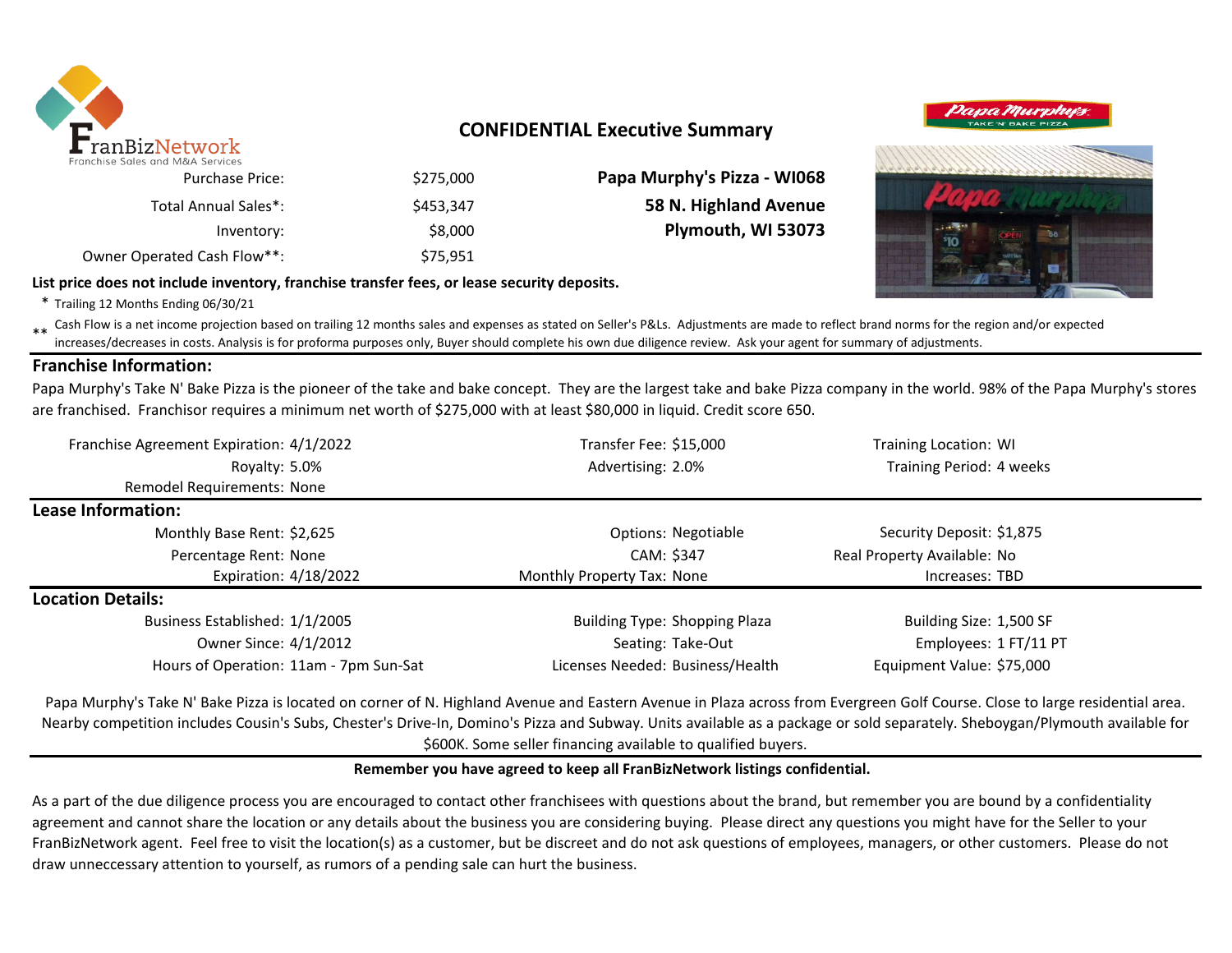

#### **MONTHLY SALES**

| Papa Murphy's Pizza - WI068 |            |          |            |            |            |           |             |            |            |           |            |            |              |
|-----------------------------|------------|----------|------------|------------|------------|-----------|-------------|------------|------------|-----------|------------|------------|--------------|
|                             | Jan        | Feb      | <b>Mar</b> | Apr        | <b>May</b> | June      | <b>July</b> | Aug        | <b>Sep</b> | Oct       | <b>Nov</b> | <b>Dec</b> | <b>TOTAL</b> |
| 2018                        | \$44,142   | \$35,424 | \$32,093   | \$44,112   | \$34,424   | \$32,738  | \$39,253    | \$36,306   | \$37,466   | \$53,494  | \$40,020   | \$43,919   | \$473,391    |
| 2019                        | \$44,922   | \$34,713 | \$32,273   | \$42,552   | \$34,776   | \$34,145  | \$40,606    | \$33,071   | \$37,309   | \$47,730  | \$35,960   | \$38,765   | \$456,822    |
| $5 +/-$                     | \$780      | (5711)   | \$180      | ( \$1,560) | \$352      | \$1,407   | \$1,353     | ( \$3,235) | ( \$157)   | (55, 764) | (54,060)   | (55, 154)  | ( \$16,569)  |
| $% +/-$                     | 2%         | $-2%$    | $1\%$      | $-4%$      | 1%         | 4%        | 3%          | $-9%$      | 0%         | $-11%$    | $-10%$     | $-12%$     | $-4%$        |
|                             |            |          |            |            |            |           |             |            |            |           |            |            |              |
| 2019                        | \$44,922   | \$34,713 | \$32,273   | \$42,552   | \$34,776   | \$34,145  | \$40,606    | \$33,071   | \$37,309   | \$47,730  | \$35,960   | \$38,765   | \$456,822    |
| 2020                        | \$48,008   | \$34,165 | \$27,811   | \$40,872   | \$36,491   | \$37,001  | \$41,756    | \$34,743   | \$36,442   | \$51,004  | \$36,192   | \$42,130   | \$466,615    |
| \$+/-                       | \$3,086    | (5548)   | (54, 462)  | (51,680)   | \$1,715    | \$2,856   | \$1,150     | \$1,672    | ( \$867)   | \$3,274   | \$232      | \$3,365    | \$9,793      |
| $% +/-$                     | 7%         | $-2%$    | $-14%$     | $-4%$      | 5%         | 8%        | 3%          | 5%         | $-2%$      | 7%        | 1%         | 9%         | 2%           |
|                             |            |          |            |            |            |           |             |            |            |           |            |            |              |
| 2020                        | \$48,008   | \$34,165 | \$27,811   | \$40,872   | \$36,491   | \$37,001  | \$41,756    | \$34,743   | \$36,442   | \$51,004  | \$36,192   | \$42,130   | \$466,615    |
| 2021                        | \$35,252   | \$36,032 | \$35,446   | \$34,492   | \$37,133   | \$32,725  | \$0         | \$0        | \$0        | \$0       | \$0        | \$0        | \$211,080    |
| $$+/-$                      | (512, 756) | \$1,867  | \$7,635    | (56,380)   | \$642      | (54, 276) |             |            |            |           |            |            | (513, 268)   |
| $% +/-$                     | $-27%$     | 5%       | 27%        | $-16%$     | 2%         | $-12%$    |             |            |            |           |            |            | $-6%$        |